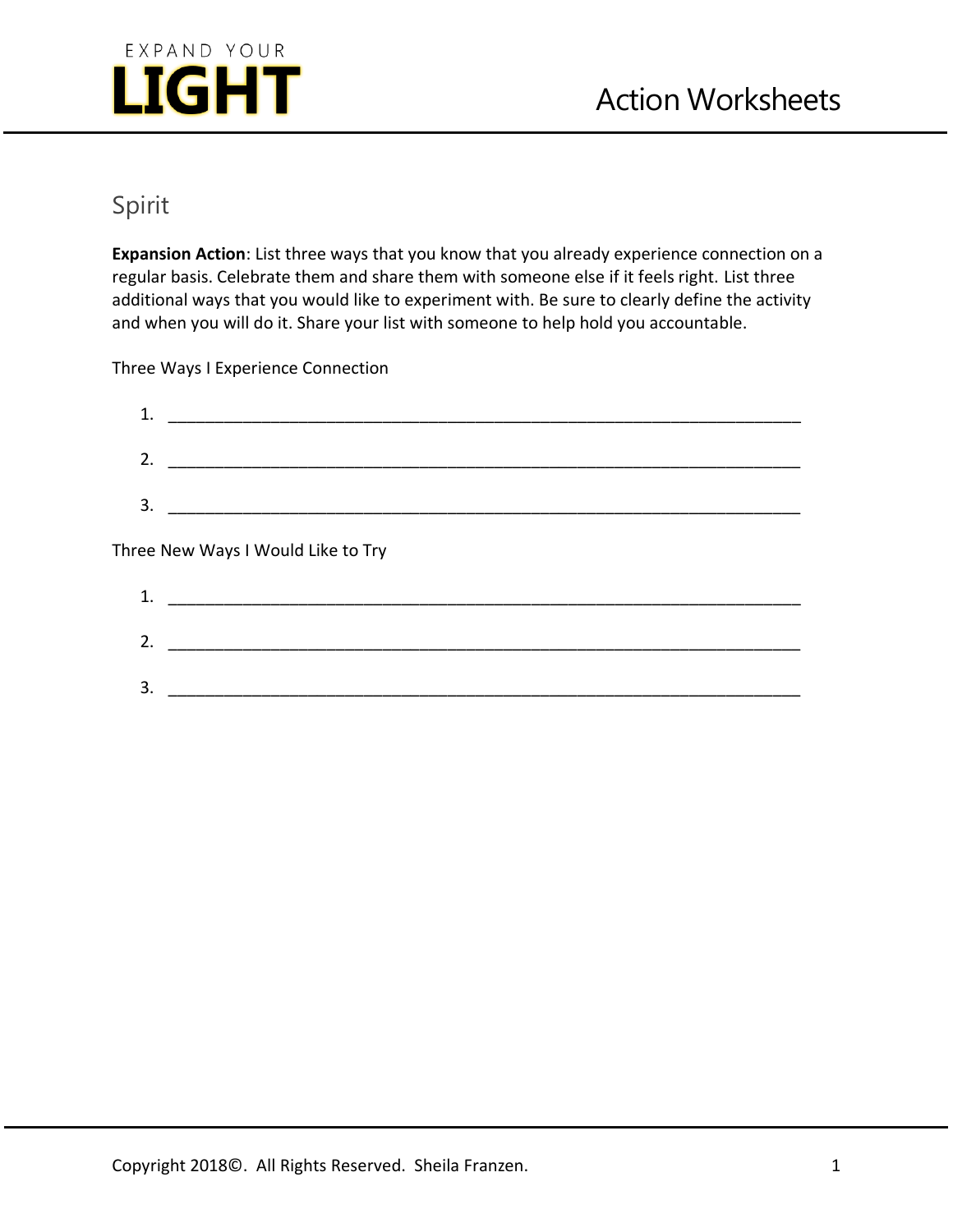

#### Mind

**Expansion Action**: Becoming friends with our mind is the most important thing that we can do. This exercise is focused on helping you uncover hidden beliefs that are keeping you from moving forward.

List three things that have upset you or things you are frustrated with in your life right now.

| 1<br>ᆠ |  |  |
|--------|--|--|
| 2.     |  |  |
| 3.     |  |  |
|        |  |  |

For each upset, take a few deep breaths and identify the belief that is associated with that upset. Then identify a positive action you can take to shift it, such as bringing gratitude to it or creating an affirmation, a new perspective, or a belief.

Example:

Upset: My kids never pick up their clothes off the floor.

My Belief: I don't think they care about their clothes or respect our house.

Positive Action: My kids are doing the best that they can, and they might need help. Maybe they have too much stuff or maybe they just need a break from all of my rules. I will be more supportive and reward them, rather than jumping straight to my belief that they don't care.

| Upset 1:         |  |  |
|------------------|--|--|
|                  |  |  |
|                  |  |  |
|                  |  |  |
| Belief:          |  |  |
|                  |  |  |
|                  |  |  |
| Belief:          |  |  |
| Positive Action: |  |  |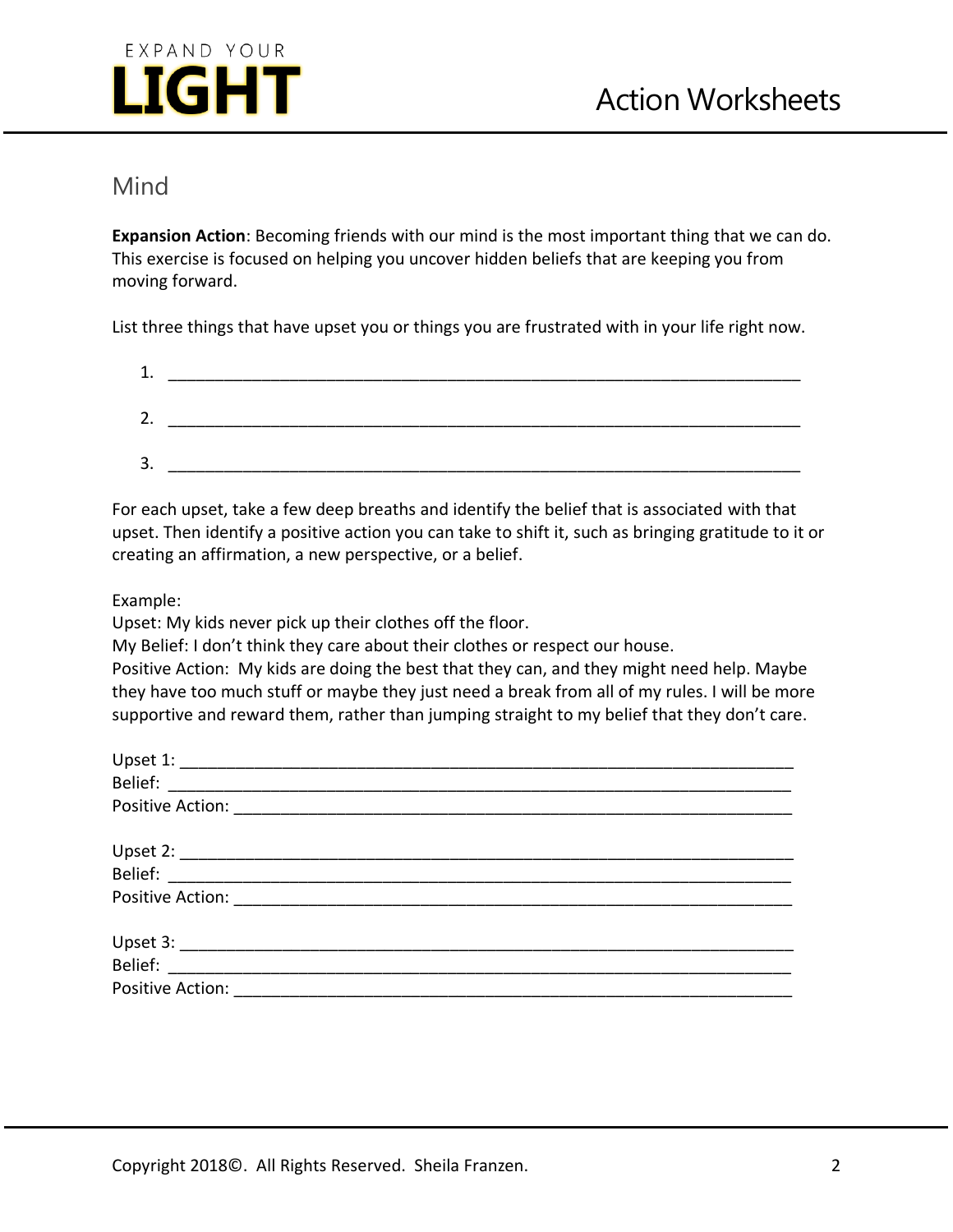

### Chapter 3 - Body

**Expansion Action**: Are you happy with your body, your energy level, your play? Most people have at least one area in which they would like more balance. Pick just one area where you would like to have more balance. Pick just one, and identify three actions you will take to expand your care of you. You could read a book, go walk in nature once a week, or get on that bike that's been sitting in your garage without being ridden. Change happens one step at a time. Take the first step and see how your energy shifts. Then, add another and another until you find the balance you desire for your physical body.

Focus Area: \_\_\_\_\_\_\_\_\_\_\_\_\_\_\_\_\_\_\_\_\_

Three Actions to Expand Care of Your Body

| ᅩ.       |  |
|----------|--|
|          |  |
| ◠<br>٠   |  |
|          |  |
| ว<br>، ب |  |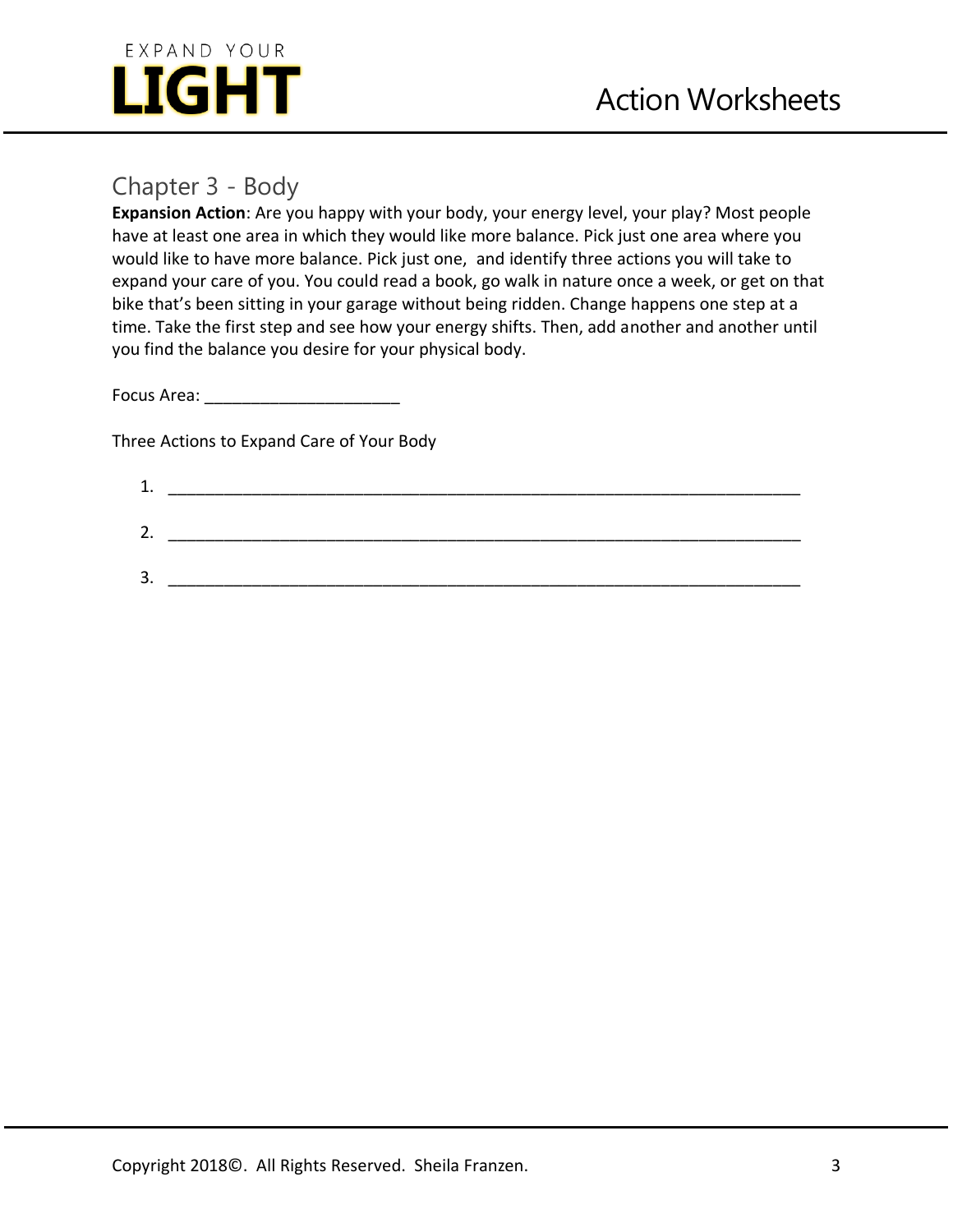

### Chapter 4 – Healing

**Expansion Action**: Healing requires willingness and action. Are you willing, and are you willing to take action? Ask yourself the simple question, "What am I willing to heal?" Write down the first three things that come to your mind. Don't over think it or analyze it. Just write the first three things that come to mind. By allowing your intuition to guide you, you are learning to strengthen your connection to Source.

What I Am Willing to Heal

| л<br>ᅩ |  |
|--------|--|
| 2.     |  |
| 3.     |  |

For each item that you identified that you need to heal, simply identify one action that you will take to initiate healing. It could be a meditation, finding a healer or a practitioner, or trying an essential oil or new modality that I mentioned above. Just identify one thing.

| Action: |  |
|---------|--|